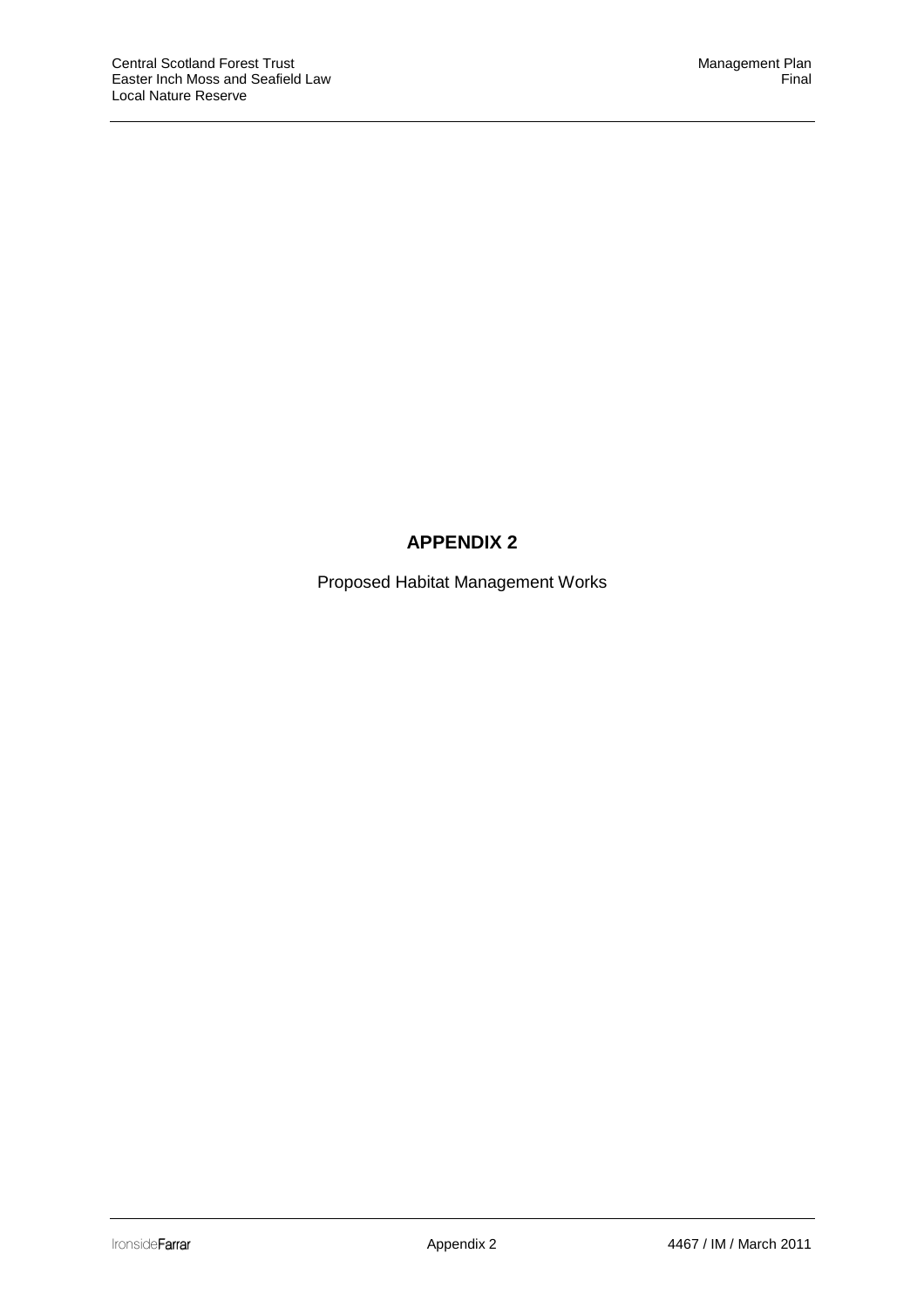| <b>Site Feature</b>                                                                                                                                                                                                                                                                                       | Year 1                   | Year 2                   | Year <sub>3</sub>        | Year 4                   | Year 5            | <b>Notes</b>                                                                                                                            |
|-----------------------------------------------------------------------------------------------------------------------------------------------------------------------------------------------------------------------------------------------------------------------------------------------------------|--------------------------|--------------------------|--------------------------|--------------------------|-------------------|-----------------------------------------------------------------------------------------------------------------------------------------|
| <b>Woodland Management 1</b><br><b>Management Goals</b><br>To improve the sustainability of young woodland by creating<br>conditions that improve diversity, increase habitat opportunities<br>and support natural regeneration. Thinning is a key priority for<br>early action.                          |                          |                          |                          |                          |                   |                                                                                                                                         |
| Thinning to leeward side and removal of dead, dying and<br>dangerous trees.                                                                                                                                                                                                                               | Outwith March to<br>July | Outwith March to<br>July |                          |                          |                   | Priority to areas where<br>woodland planted has most<br>dense spacings (i.e. 1 m<br>centres).                                           |
| Thinning to windward side of woodland.                                                                                                                                                                                                                                                                    |                          |                          | Outwith March to<br>July | Outwith March to<br>July |                   | Assess success of previous<br>works and revise accordingly.                                                                             |
| Restock with native whips and transplants to increase species<br>diversity.                                                                                                                                                                                                                               |                          |                          |                          |                          | November to March | Identify areas in Year 4 and<br>monitor for signs of natural<br>regeneration. Opportunity for<br>community involvements in<br>planting. |
| <b>Woodland Management 2</b><br><b>Management Goals</b><br>To improve the sustainability and habitat value of young woodland<br>by creating conditions that improve diversity and support natural<br>regeneration. Thinning, together with a reduction in conifers is a<br>key priority for early action. |                          |                          |                          |                          |                   |                                                                                                                                         |
| Thinning to leeward side, favouring native deciduous through<br>increased percentage reduction of conifers. Removal of dead,<br>dying and dangerous trees.                                                                                                                                                | Outwith March to<br>July | Outwith March to<br>July |                          |                          |                   | Priority to areas where<br>woodland has most dense<br>spacings (i.e. 1 m centres).                                                      |
| Thinning to windward side of woodland favouring native deciduous<br>through increased percentage reduction of conifers. Removal of<br>dead, dying and dangerous trees.                                                                                                                                    |                          |                          | Outwith March to<br>July | Outwith March to<br>July |                   | Assess success of previous<br>works and revise accordingly.                                                                             |
| Restock with native whips and transplants to increase species<br>diversity.                                                                                                                                                                                                                               |                          |                          |                          |                          | November to March | Identify areas in Year 4 and<br>monitor for signs of natural<br>regeneration. Opportunity for<br>community involvements in<br>planting. |
| <b>Woodland Management 3</b><br><b>Management Goals</b><br>To fully remove stand of coniferous planting and restock to create<br>native woodland that will improve diversity and support natural<br>regeneration.                                                                                         |                          |                          |                          |                          |                   |                                                                                                                                         |
| Removal of conifers.                                                                                                                                                                                                                                                                                      |                          |                          | Outwith March to<br>July |                          |                   | Undertake following thinning to<br>Woodland Management 1<br>(leeward side).                                                             |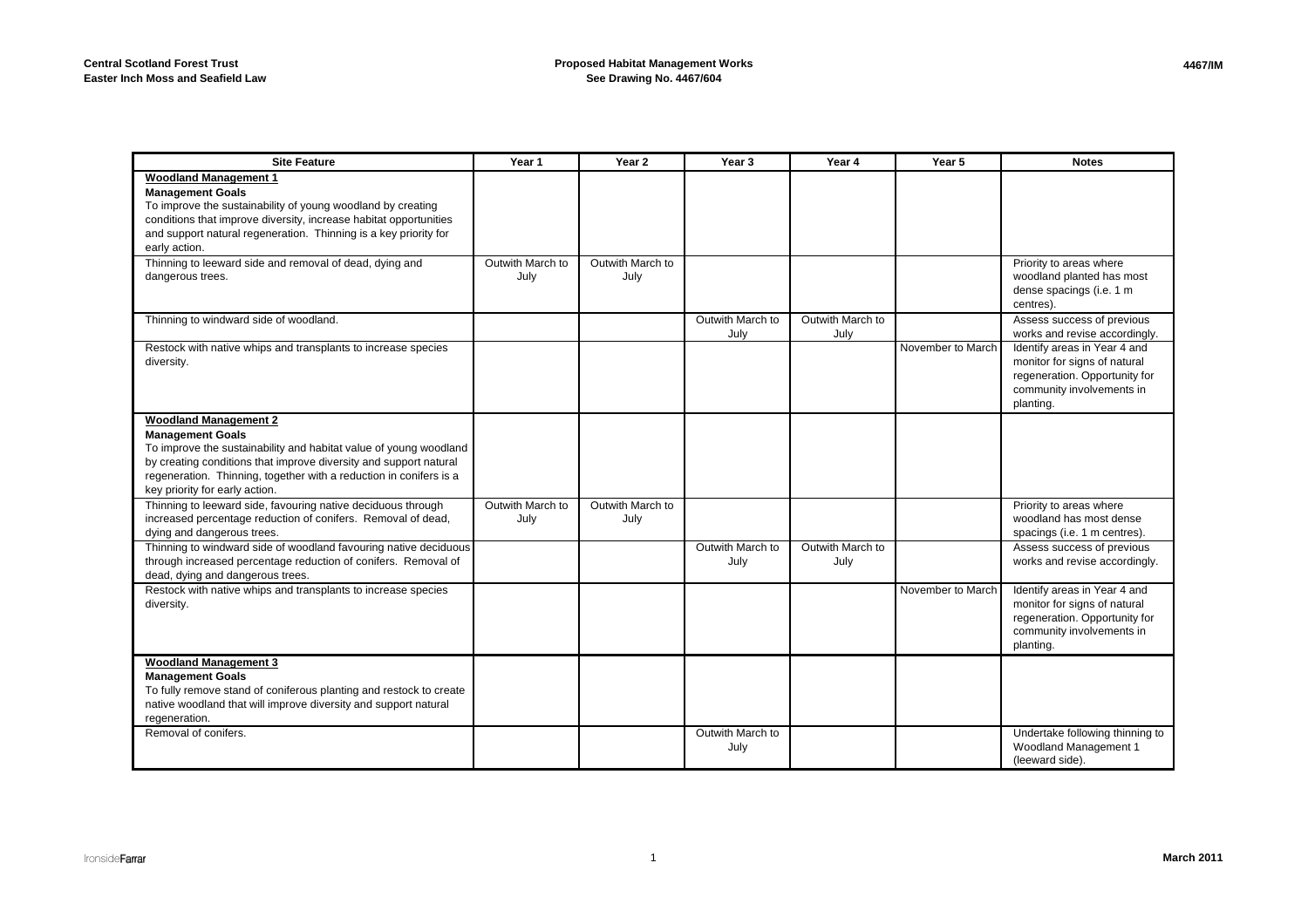| <b>Site Feature</b>                                                                                                                                                                                                                                                                                                                                                                                   | Year 1                   | Year 2                         | Year <sub>3</sub>                                                                                                                             | Year 4                         | Year 5                         | <b>Notes</b>                                                                                                          |
|-------------------------------------------------------------------------------------------------------------------------------------------------------------------------------------------------------------------------------------------------------------------------------------------------------------------------------------------------------------------------------------------------------|--------------------------|--------------------------------|-----------------------------------------------------------------------------------------------------------------------------------------------|--------------------------------|--------------------------------|-----------------------------------------------------------------------------------------------------------------------|
| Assess site for restocking.                                                                                                                                                                                                                                                                                                                                                                           |                          |                                |                                                                                                                                               | Outwith March to<br>July       |                                | Assess suitability of site for<br>potential restocking and identify<br>any remedial works required.                   |
| Restock with native whips and transplants to increase species<br>diversity.                                                                                                                                                                                                                                                                                                                           |                          |                                |                                                                                                                                               |                                | November to March              | Opportunity for community<br>participation in planting.                                                               |
| <b>Woodland Management 4</b><br><b>Management Goals</b><br>To reduce the quantity and extent of conifers adjacent to modified<br>peat bog. To thin deciduous trees and ensure trees and ground<br>vegetation adjacent to ponds provide a supportive habitat for<br>newts and other amphibians. Careful monitoring and a long-term<br>phased programme will be key to achieving this goal.             |                          |                                |                                                                                                                                               |                                |                                |                                                                                                                       |
| Removal of dead, dying and dangerous trees.                                                                                                                                                                                                                                                                                                                                                           | Outwith March to<br>July |                                |                                                                                                                                               |                                |                                | Assess risk of trees and habitat<br>value prior to removal. Monitor<br>for impact of windblow.                        |
| Assess suitability of habitat for newts and undertake management<br>to trees accordingly.                                                                                                                                                                                                                                                                                                             |                          | Works outwith<br>March to July | Monitor June to July Monitor June to July. Monitor June to July. Monitor June to July. Monitor June to July<br>Works outwith<br>March to July | Works outwith<br>March to July | Works outwith<br>March to July | Monitoring to be undertaken by<br>Ecologist with potential for<br>school / community participation<br>/ learning.     |
| Selectively remove 10% of existing conifers and monitor impact on<br>windblow. Amend management accordingly.                                                                                                                                                                                                                                                                                          | Outwith March to<br>July | Outwith March to<br>July       | Outwith March to<br>July                                                                                                                      | Outwith March to<br>July       | Outwith March to<br>July       | Regular monitoring to review<br>action in terms of tree health<br>and exposure to winds.                              |
| Partial restocking of conifer areas with whips and transplants.                                                                                                                                                                                                                                                                                                                                       |                          |                                | November to March                                                                                                                             | November to March              | November to March              | Small scale planting works<br>species predominantly Birch.<br>Opportunity for community<br>participation in planting. |
| <b>Woodland Management 5</b><br><b>Management Goals</b><br>To reduce the quantity and extent of conifers adjacent to the peat<br>bog and to thin deciduous trees with partial restocking to support<br>bog regeneration whilst also ensuring shelter and amenity to<br>footpath / cycle path is retained. Careful monitoring and a long-<br>term phased programme will be key to achieving this goal. |                          |                                |                                                                                                                                               |                                |                                |                                                                                                                       |
| Removal of dead, dying or dangerous trees.                                                                                                                                                                                                                                                                                                                                                            | Outwith March to<br>July |                                |                                                                                                                                               |                                |                                | Monitor for impact of windblow<br>and changes in hydrology.                                                           |
| Selectively remove 10% of existing conifers and monitor impact on<br>windblow. Amend management accordingly.                                                                                                                                                                                                                                                                                          | Outwith March to<br>July | Outwith March to<br>July       | Outwith March to<br>July                                                                                                                      | Outwith March to<br>July       | Outwith March to<br>July       | Regular monitoring to review<br>action in terms of tree health<br>and exposure to winds.                              |
| Partial restocking of conifer areas with whips and transplants.                                                                                                                                                                                                                                                                                                                                       |                          |                                | November to March                                                                                                                             | November to March              | November to March              | Small scale planting works<br>species predominantly Birch.<br>Opportunity for community<br>participation in planting. |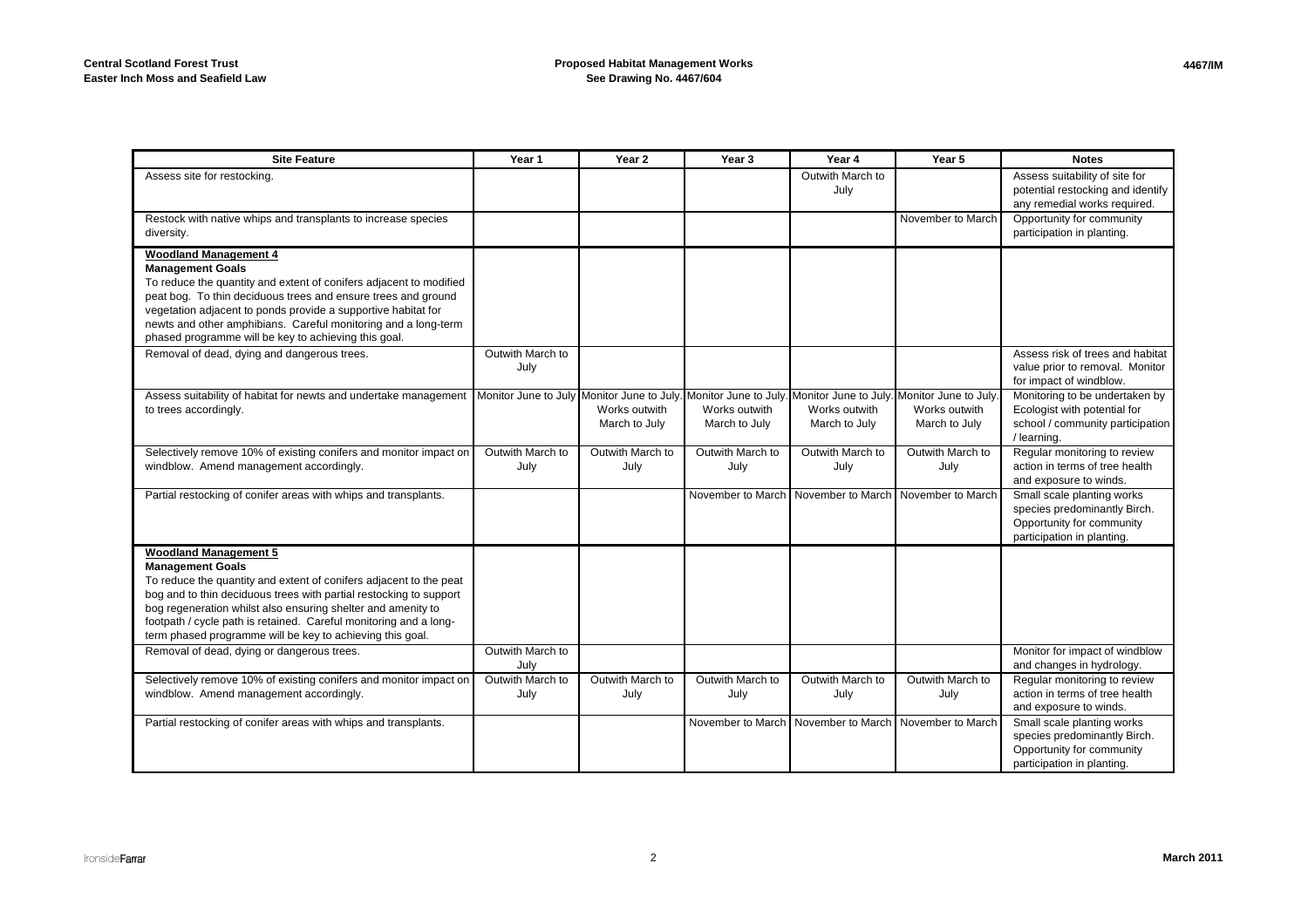| <b>Site Feature</b>                                                                                                                        | Year 1           | Year <sub>2</sub>        | Year 3            | Year 4  | Year 5  | <b>Notes</b>                                                |
|--------------------------------------------------------------------------------------------------------------------------------------------|------------------|--------------------------|-------------------|---------|---------|-------------------------------------------------------------|
| <b>Woodland Management 6</b>                                                                                                               |                  |                          |                   |         |         |                                                             |
| <b>Management Goals</b>                                                                                                                    |                  |                          |                   |         |         |                                                             |
| To improve the sustainability of young woodland by creating                                                                                |                  |                          |                   |         |         |                                                             |
| conditions that improve diversity, increase habitat opportunities                                                                          |                  |                          |                   |         |         |                                                             |
| and support natural regeneration. To improve amenity and habitat                                                                           |                  |                          |                   |         |         |                                                             |
| adjacent to boundary through edge planting. Thinning is a key                                                                              |                  |                          |                   |         |         |                                                             |
| priority for early action.                                                                                                                 |                  |                          |                   |         |         |                                                             |
| Thinning to leeward side and removal of dead, dying and                                                                                    | Outwith March to |                          |                   |         |         |                                                             |
| dangerous trees.                                                                                                                           | July             |                          |                   |         |         |                                                             |
| Thinning to windward side of woodland.                                                                                                     |                  | Outwith March to<br>July |                   |         |         | Assess success of previous<br>works and revise accordingly. |
| Edge planting of whips and transplants.                                                                                                    |                  |                          | November to March |         |         | Planting hedgerow and edge                                  |
|                                                                                                                                            |                  |                          |                   |         |         | species for habitat and visual                              |
|                                                                                                                                            |                  |                          |                   |         |         | improvement. Opportunity for                                |
|                                                                                                                                            |                  |                          |                   |         |         | community involvement in                                    |
|                                                                                                                                            |                  |                          |                   |         |         | planting.                                                   |
| <b>Raised Bog</b>                                                                                                                          |                  |                          |                   |         |         |                                                             |
| <b>Management Goals</b>                                                                                                                    |                  |                          |                   |         |         |                                                             |
| To ensure the habitat value of the raised bog is retained through                                                                          |                  |                          |                   |         |         |                                                             |
| monitoring.                                                                                                                                |                  |                          |                   |         |         |                                                             |
| Monitor water levels.                                                                                                                      | Monthly          | Monthly                  | Monthly           | Monthly | Monthly | Regular monitoring as 'health                               |
|                                                                                                                                            |                  |                          |                   |         |         | check'. Consider remedial                                   |
|                                                                                                                                            |                  |                          |                   |         |         | action if necessary.                                        |
| <b>Bog Restoration 1</b>                                                                                                                   |                  |                          |                   |         |         |                                                             |
| <b>Management Goals</b>                                                                                                                    |                  |                          |                   |         |         |                                                             |
| To amend hydrology of modified bog to provide conditions suitable<br>for peat bog restoration. This area is closest to the existing Raised |                  |                          |                   |         |         |                                                             |
| Bog and can be viewed as a priority in terms of habitat creation                                                                           |                  |                          |                   |         |         |                                                             |
| within the site.                                                                                                                           |                  |                          |                   |         |         |                                                             |
| Monitor water levels.                                                                                                                      | Monthly          | Monthly                  | Monthly           | Monthly | Monthly | Undertake an initial year of                                |
|                                                                                                                                            |                  |                          |                   |         |         | monitoring to gain a fuller                                 |
|                                                                                                                                            |                  |                          |                   |         |         | understanding of hydrology of                               |
|                                                                                                                                            |                  |                          |                   |         |         | modified bog and then to assess                             |
|                                                                                                                                            |                  |                          |                   |         |         | impact of restoration                                       |
|                                                                                                                                            |                  |                          |                   |         |         | intervention.                                               |
| Block ditches to improve water flow.                                                                                                       |                  | May                      | May               |         |         | Undertake initial work in Year 2.                           |
|                                                                                                                                            |                  |                          |                   |         |         | Monitor and adjust / extend in                              |
|                                                                                                                                            |                  |                          |                   |         |         | Year 3.                                                     |
| <b>Bog Restoration 2</b>                                                                                                                   |                  |                          |                   |         |         |                                                             |
| <b>Management Goals</b>                                                                                                                    |                  |                          |                   |         |         |                                                             |
| To amend hydrology of modified bog to provide conditions suitable                                                                          |                  |                          |                   |         |         | Opportunity for community /                                 |
| for peat bog restoration. It is considered that proposals for<br>enabling this restoration should be developed following review of         |                  |                          |                   |         |         | volunteer involvement.                                      |
| the success of Bog Restoration 1.                                                                                                          |                  |                          |                   |         |         |                                                             |
|                                                                                                                                            |                  |                          |                   |         |         |                                                             |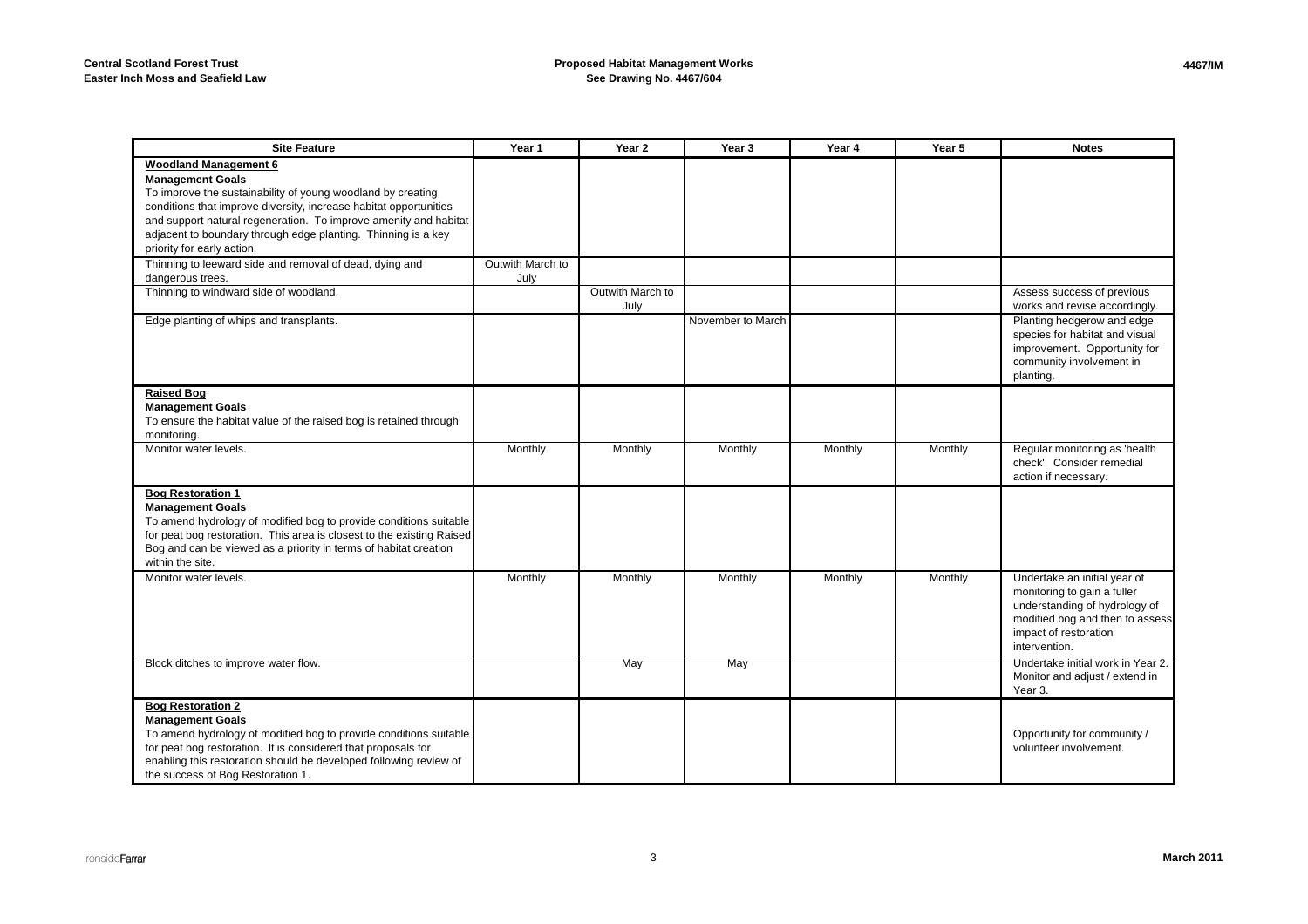#### **Proposed Habitat Management WorksSee Drawing No. 4467/604**

| <b>Site Feature</b>                                                                                                                                                                                                                                                                                                                                                                           | Year 1                   | Year 2                   | Year <sub>3</sub>        | Year 4                   | Year 5                   | <b>Notes</b>                                                                                                                                                                                                                                                 |
|-----------------------------------------------------------------------------------------------------------------------------------------------------------------------------------------------------------------------------------------------------------------------------------------------------------------------------------------------------------------------------------------------|--------------------------|--------------------------|--------------------------|--------------------------|--------------------------|--------------------------------------------------------------------------------------------------------------------------------------------------------------------------------------------------------------------------------------------------------------|
| Monitor water levels.                                                                                                                                                                                                                                                                                                                                                                         | Monthly                  | Monthly                  | Monthly                  | Monthly                  | Monthly                  | Undertake an initial year of<br>monitoring to gain a fuller<br>understanding of hydrology of<br>modified bog. Assess impact of<br>Bog Restoration 1 in Years 2<br>and 3 on site and then monitor<br>impact of intervention relating to<br>Bog Restoration 2. |
| Block ditches to improve water flow.                                                                                                                                                                                                                                                                                                                                                          |                          |                          |                          | May                      | May                      | Undertake work following<br>assessment of Bog Restoration<br>1. Opportunity for community /<br>volunteer involvement.                                                                                                                                        |
| <b>Modified Bog</b><br><b>Management Goals</b><br>To retain as existing for the next five years of the Management<br>Plan. It is recognised that there are differing manners through<br>which this portion of the site could be managed in the long-term<br>and may benefit from further review and consultation.                                                                             |                          |                          |                          |                          |                          |                                                                                                                                                                                                                                                              |
| No specific habitat management tasks but general monitoring to be March to September March to September March to September March to September March to September March to September<br>able to react to any significant change or threats to the existing<br>habitat.                                                                                                                         |                          |                          |                          |                          |                          |                                                                                                                                                                                                                                                              |
| Open Space 1<br><b>Management Goals</b><br>To control development of scrub and to introduce a more diverse<br>herb layer to provide a rich habitat for butterflies and moths.                                                                                                                                                                                                                 |                          |                          |                          |                          |                          |                                                                                                                                                                                                                                                              |
| Control scrub to prevent spread.                                                                                                                                                                                                                                                                                                                                                              | Outwith March to<br>July | Outwith March to<br>July | Outwith March to<br>July | Outwith March to<br>July | Outwith March to<br>July | Potential for community<br>involvement in controlling scrub.                                                                                                                                                                                                 |
| Plug plant wildflower species to improve habitat.                                                                                                                                                                                                                                                                                                                                             | April to June            | April to June            | April to June            | April to June            | April to June            | Potential for small scale<br>community / school<br>involvement.                                                                                                                                                                                              |
| Open Space 2<br><b>Management Goals</b><br>To cut back and fragment scrub within Seafield Law area. The<br>purpose of this management is to improve habitat and reduce the<br>potential for fires associated with burning Gorse and Broom. This<br>fragmentation and scrub control could be considered a priority in<br>terms of Open Space management.<br>Cut back and fragment scrub layer. |                          | Outwith March to         |                          | Outwith March to         |                          |                                                                                                                                                                                                                                                              |
|                                                                                                                                                                                                                                                                                                                                                                                               |                          | July                     |                          | July                     |                          |                                                                                                                                                                                                                                                              |
| Plug plant wildflower species to fragmented areas.                                                                                                                                                                                                                                                                                                                                            |                          |                          | April to June            |                          | April to June            | Potential for small scale<br>community / school<br>involvement.                                                                                                                                                                                              |
| Open Space 3<br><b>Management Goals</b><br>To retain as Open Grassland with scattered scrub.                                                                                                                                                                                                                                                                                                  |                          |                          |                          |                          |                          |                                                                                                                                                                                                                                                              |
| Monitor scrub and fragment if significant encroachment                                                                                                                                                                                                                                                                                                                                        | February                 | February                 | February                 | February                 | February                 | Potential for small scale<br>community / school<br>involvement.                                                                                                                                                                                              |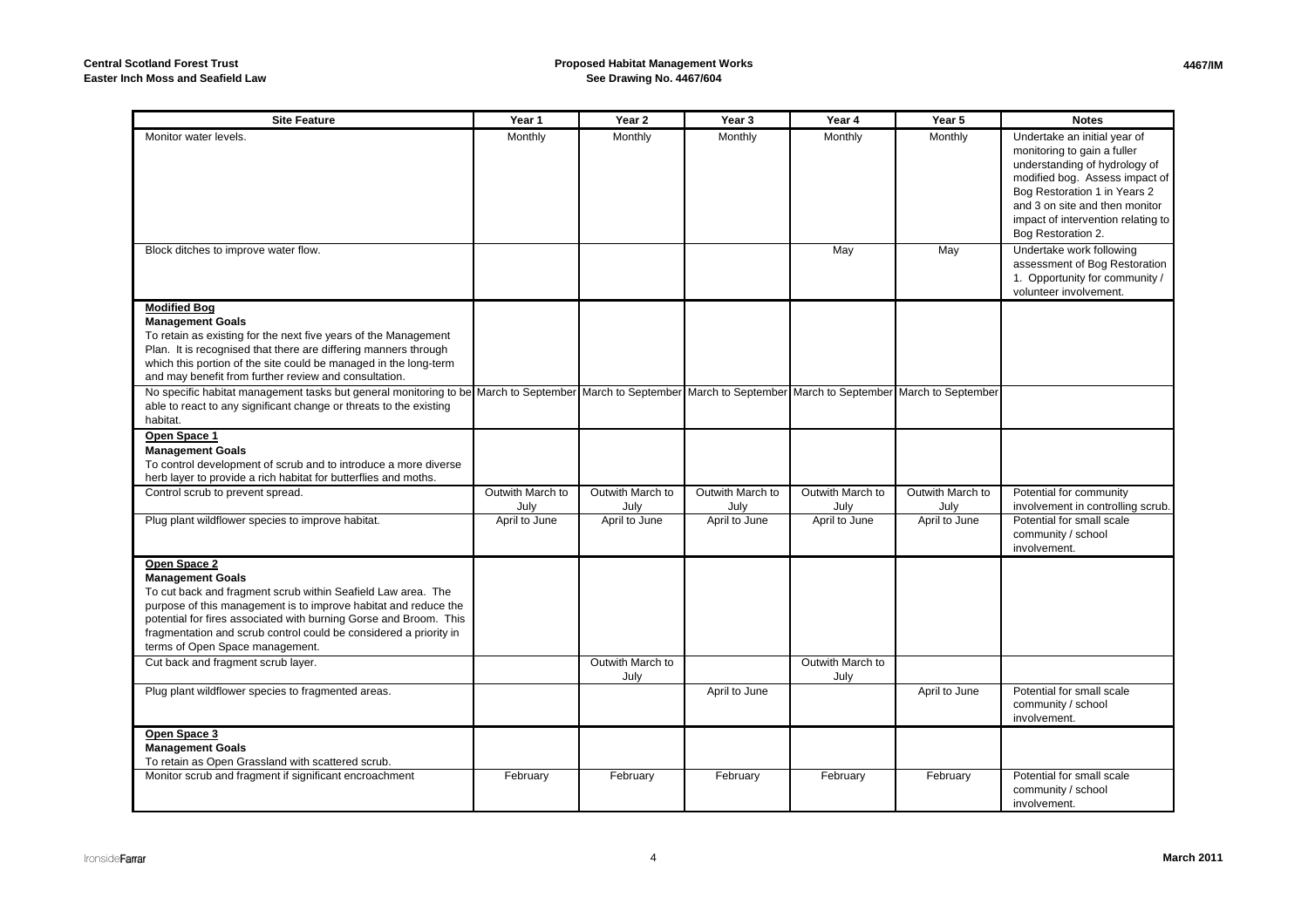# **APPENDIX 3**

Access and Enhancements Proposed Management Works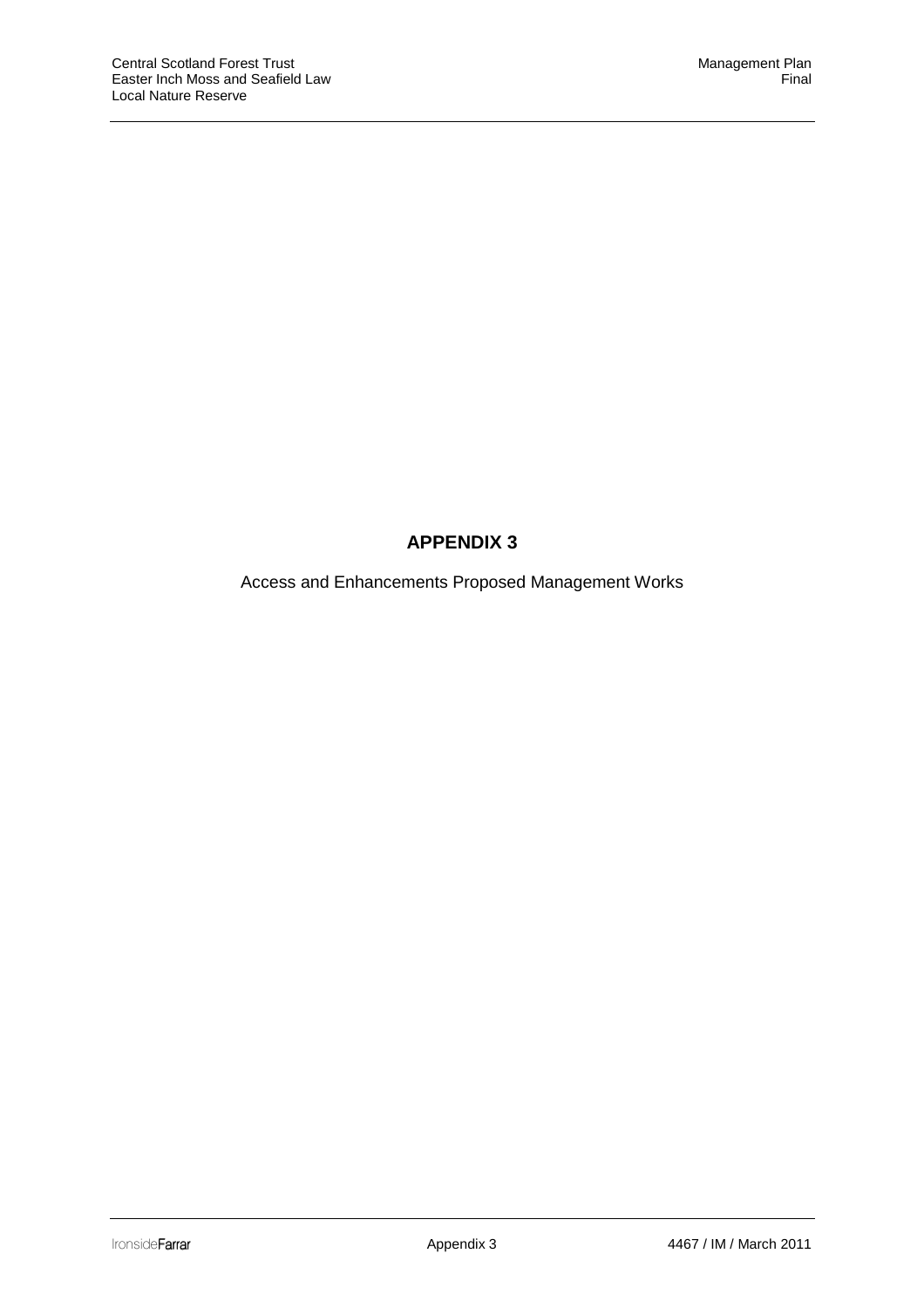**Central Scotland Forest Trust**

**Easter Inch Moss and Seafield Law**

### **Access and Enhancements Proposed Management WorksSee Drawing No. 4467/605**

| <b>Site Feature</b>                                                                                                                                                                                                                                                 | Year 1                                         | Year <sub>2</sub>                              | Year <sub>3</sub>                              | Year 4                                         | Year 5                                         | <b>Notes</b>                                                                                                    |
|---------------------------------------------------------------------------------------------------------------------------------------------------------------------------------------------------------------------------------------------------------------------|------------------------------------------------|------------------------------------------------|------------------------------------------------|------------------------------------------------|------------------------------------------------|-----------------------------------------------------------------------------------------------------------------|
| <b>Major Path Network</b><br><b>Management Goals</b><br>To retain corridor of footpath / cycle track; free of encroaching<br>vegetation; in good condition; free of litter and fly-tipping.                                                                         |                                                |                                                |                                                |                                                |                                                |                                                                                                                 |
| Cut back woody vegetation overhanging or encroaching upon<br>path.                                                                                                                                                                                                  | Once per Year.<br>November to<br>February      | Once per Year.<br>November to<br>February      | Once per Year.<br>November to<br>February      | Once per Year.<br>November to<br>February      | Once per Year.<br>November to<br>February      | Woodland Management will<br>reduce work required in meeting<br>this task.                                       |
| Strim average 1 m verge either side of path edge.                                                                                                                                                                                                                   | 3 times per Year.<br>May, July and<br>October. | 3 times per Year.<br>May, July and<br>October. | 3 times per Year.<br>May, July and<br>October. | 3 times per Year.<br>May, July and<br>October. | 3 times per Year.<br>May, July and<br>October. |                                                                                                                 |
| Litter picking / tidying.                                                                                                                                                                                                                                           | Fortnightly                                    | Fortnightly                                    | Fortnightly                                    | Fortnightly                                    | Fortnightly                                    | Additional litter bins could<br>reduce ongoing works<br>associated with this task.                              |
| <b>Upgrade Existing Routes</b><br><b>Management Goals</b><br>To create an accessible loop associated with entrance from<br>Seafield Law; provide an improved means down from Seafield<br>Law; to improve pedestrian circulation and opportunity within the<br>site. |                                                |                                                |                                                |                                                |                                                |                                                                                                                 |
| Upgrade loop path from Seafield linking up to cycle track.                                                                                                                                                                                                          |                                                |                                                | X                                              |                                                |                                                | Works to be undertaken<br>following woodland thinning<br>works.                                                 |
| Provide access improvement including informal steps from<br>Seafield Law.                                                                                                                                                                                           |                                                | $\times$                                       |                                                | X                                              | $\times$                                       | Timing flexible with the potential<br>to be undertaken in a small<br>phased manner.                             |
| <b>Maintain Existing Routes through Modified Bog</b><br><b>Management Goals</b><br>To encourage an appropriate link from Blackburn north east<br>towards the cycle track and M8.                                                                                    |                                                |                                                |                                                |                                                |                                                |                                                                                                                 |
| Undertake minor improvements to existing tracks such as<br>boardwalks over wet areas / ditch crossing.                                                                                                                                                              | X                                              | X                                              | X                                              | X                                              | X                                              | Can be achieved incrementally.                                                                                  |
| <b>Improve Edge Treatment Adjacent to Housing</b><br><b>Management Goals</b><br>To reduce fly-tipping; create a more impenetrable barrier adjacent<br>to housing; improve the visual quality of site boundaries.                                                    |                                                |                                                |                                                |                                                |                                                |                                                                                                                 |
| Remove fly-tipping.                                                                                                                                                                                                                                                 | $\times$                                       | $\times$                                       | X                                              | X                                              | X                                              | Monitor areas where fly-tipping<br>occurs and consider reactive<br>solutions to reduce it further.              |
| Edge planting to strengthen boundaries.                                                                                                                                                                                                                             |                                                |                                                | November - March                               | November to March November to March            |                                                | Undertake following woodland<br>management and thinning.<br>Potential for community<br>involvement in planting. |